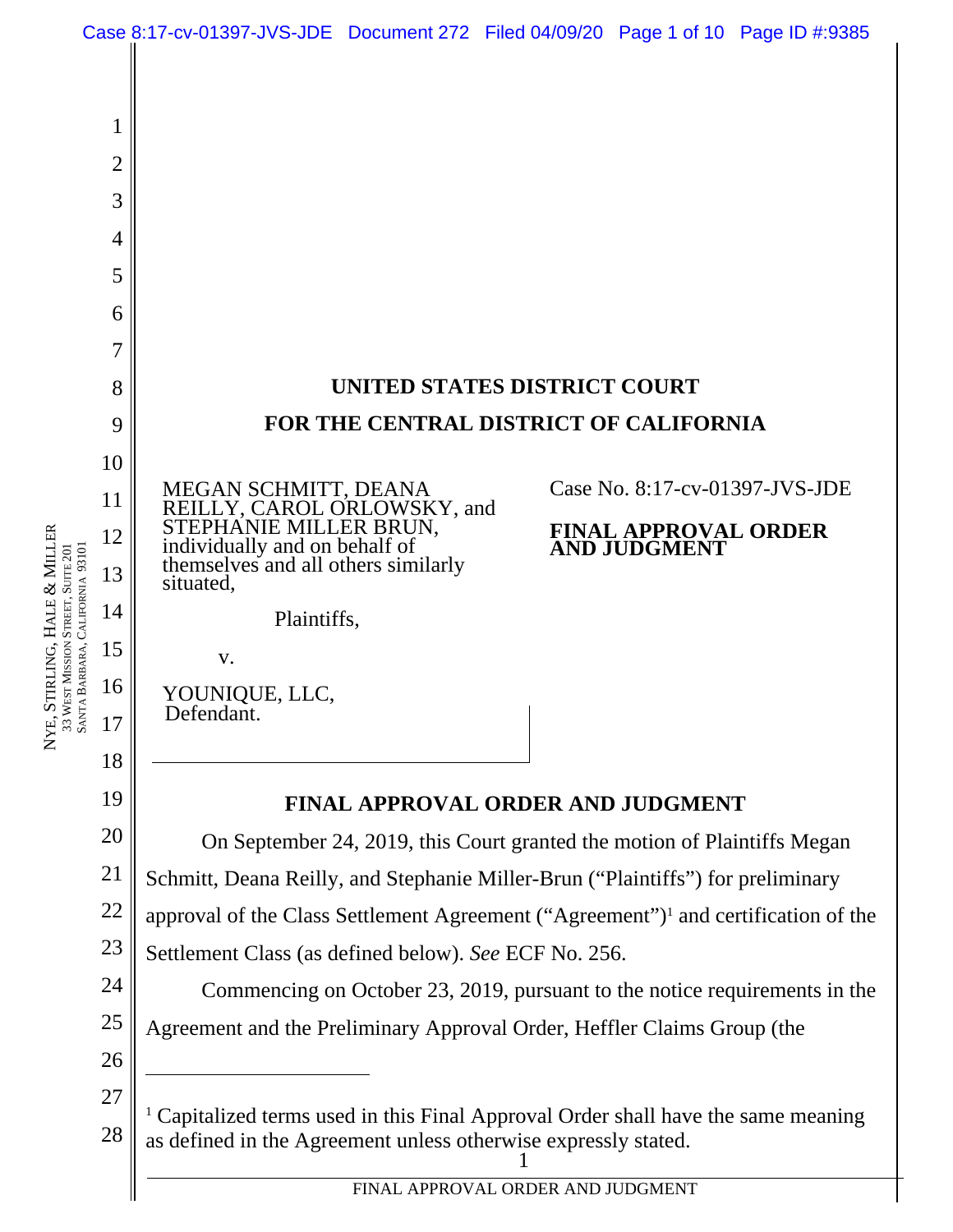"Settlement Administrator") began providing notice to Settlement Class members in

2 3 4 5 6 7 8 9 10 11 compliance with Exhibit C to the Settlement Agreement and the Notice Plan, due process, and Rule 23 of the Federal Rules of Civil Procedure. The notice: (a) fully informed Settlement Class members about the Action and the existence and terms of the Agreement; (b) advised Settlement Class members of their right to request exclusion from the settlement and provided sufficient information so that Settlement Class members were able to decide whether to accept the settlement, opt-out and pursue their own remedies, or object to the proposed settlement; (c) provided procedures for Settlement Class members to file written objections to the proposed settlement, to appear at the Final Approval hearing, and to state objections to the proposed settlement; and, (d) provided the time, date, and place of the Final Approval hearing.

12 13 14 15 16 17 18 19 20 21 22 23 24 25 26 The Court reviewed (a) the Motion for Final Approval ("Final Approval Motion") and all supporting materials, including but not limited to the Settlement Agreement; (b) Plaintiffs' Motion for Award of Attorneys' Fees and Reimbursement of Litigation Expenses to Class Counsel and Service Awards ("Fee Motion"), and all supporting materials; and (c) the Hamer Decl. Confirming Implementation of Notice Plan. On April 1, 2020, the Court issued a tentative order granting the Final Approval Motion and granting in part, and denying in part, the Fee Motion (the "Tentative Order"). The Court's Tentative Order vacated the April 6, 2020, Final Approval hearing and permitted any party to file a request no later than 5:00 p.m. on April 7, 2020, stating why oral argument is necessary. *See id*. at 22. As no party did so, per the terms of the Tentative Order the matter is deemed submitted on the papers and the Tentative Order is now the order of the Court. *See id*. The Tentative Order is hereby incorporated into this Final Approval Order and Judgment. Based on this review and the findings below, the Court finds good cause to order the following.

28 ///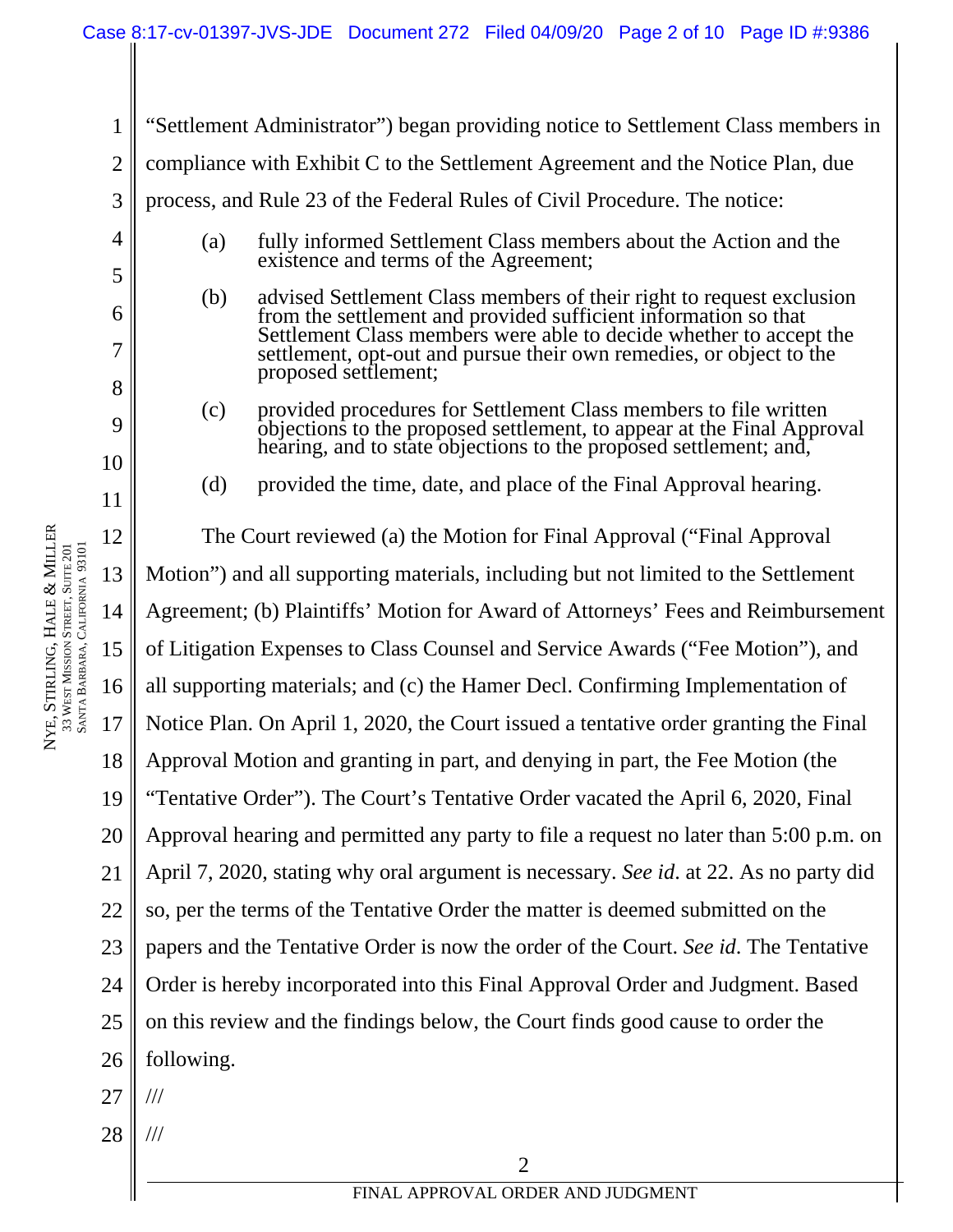# 2 3

4

5

6

7

8

9

10

11

1

#### **IT IS HEREBY ORDERED:**

1. The Court has jurisdiction over the subject matter of this Action, all claims raised therein, and all parties thereto, including the Settlement Class.

2. The Agreement is fair, reasonable, adequate and in the best interests of Settlement Class members. The Agreement was negotiated over a period of almost a year at arm's length, in good faith and without collusion, by capable and experienced counsel, with full knowledge of the facts, the law, and the risks inherent in litigating the Action, and with the active involvement of the parties. Moreover, the Agreement confers substantial benefits on the Settlement Class members, is not contrary to the public interest, and will provide the parties with repose from litigation. The parties faced significant risks, expense, and uncertainty from continued litigation of this matter, which further supports the Court's conclusion that the settlement is fair, reasonable, adequate and in the best interests of the Settlement Class members.

3. The Court grants final approval of the Agreement in full, including but not limited to the releases therein and the procedures for distribution of the Settlement Fund. All Settlement Class members who have not excluded themselves from the Settlement Class are bound by this Final Approval Order and Judgment.

19 20 21 22 23 24 4. The parties shall carry out their respective obligations under the Agreement in accordance with its terms. The relief provided for in the Agreement shall be made available to the various Settlement Class members who submitted valid Claim forms, pursuant to the terms and conditions in the Agreement. The Agreement is incorporated herein in its entirety as if fully set forth herein and shall have the same force and effect of an order of this Court.

25

# **OBJECTIONS AND REQUESTS FOR EXCLUSION**

26 27 28 5. No objections to the Settlement were filed by Settlement Class members. All persons who did not object to the Settlement in the manner set forth in the Agreement are deemed to have waived any objections, including but not limited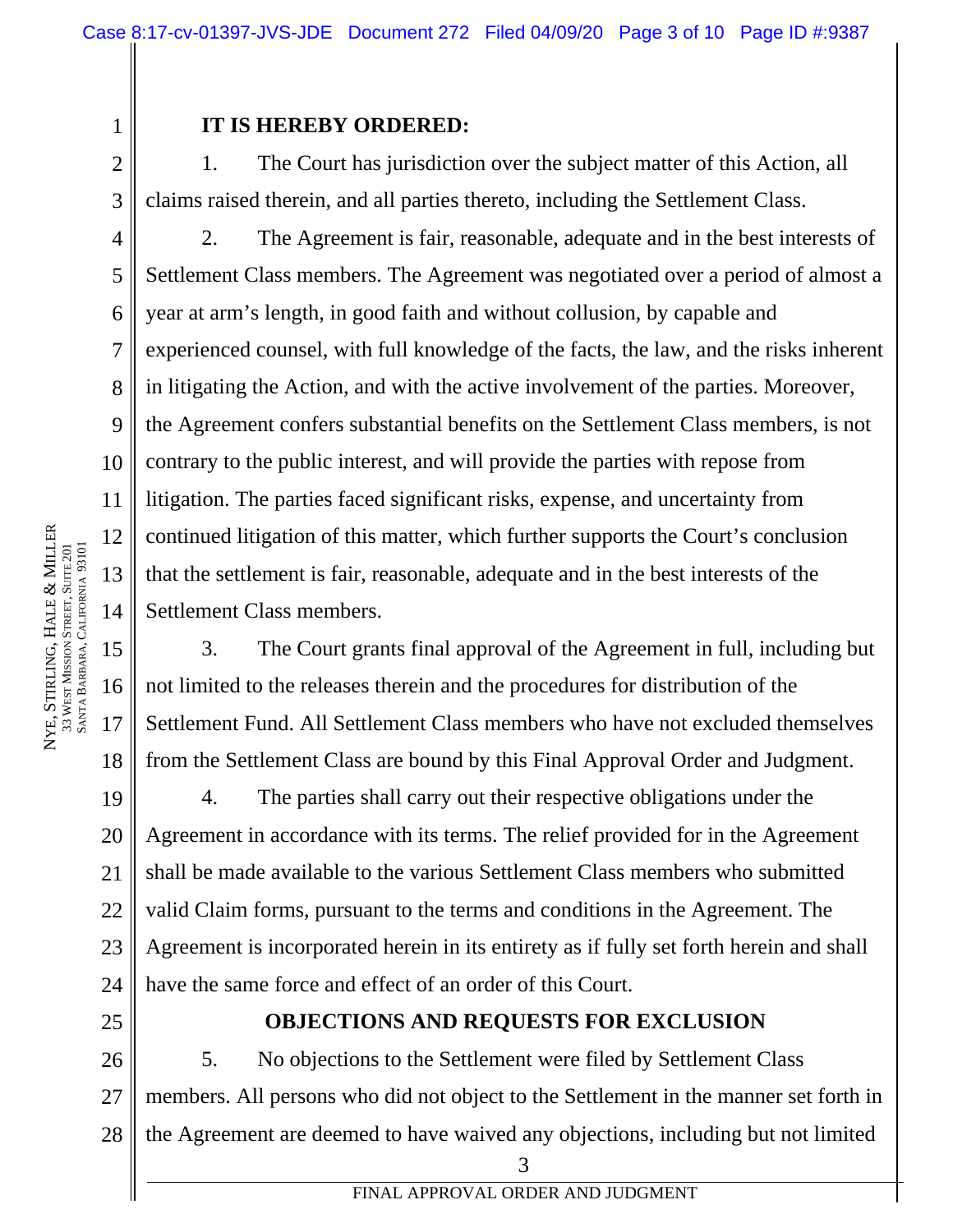to by appeal, collateral attack, or otherwise.

2 3 4 5 6 6. Attached hereto as Exhibit A is a list of persons who made a valid and timely request to be excluded from the Settlement and the Settlement Class (the "Opt-Out Members"). The Opt-Out Members are not bound by the Agreement and this Final Approval Order and shall not be entitled to any of the benefits afforded to Settlement Class members under the Agreement.

7

8

9

10

11

12

13

14

15

1

# **CERTIFICATION OF THE SETTLEMENT CLASS**

7. Solely for purposes of the Agreement and this Final Approval Order and Judgment, the Court hereby certifies the following Settlement Class:

All persons who (1) between October 1, 2012 and July 31, 2015, resided in one of the following states: California, Ohio, Florida, Michigan, Minnesota, Missouri, New Jersey, Pennsylvania, Tennessee, Texas, or Washington; and (2) purchased one or more of Younique's<br>Moonstruck 3D Fiber Lashes for personal, family or household use and<br>not for resale. The Settlement Class specifically excludes: (a)<br>Younique's board member

16 17 18 19 20 8. The Court incorporates its preliminary conclusions in the Preliminary Approval Order (ECF No. 256) regarding the satisfaction of Federal Rules of Civil Procedure 23(a) and 23(b). Because the Settlement Class is certified solely for purposes of settlement, the Court need not address any issues of manageability for litigation purposes.

21 22 23 24 9. The Court grants final approval to the appointment of Plaintiffs Megan Schmitt, Deana Reilly, and Stephanie Miller-Brun as the Class Representatives and concludes that they have fairly and adequately represented the Settlement Class and shall continue to do so.

25 26 27 10. The Court grants final approval to the appointment of The Sultzer Law Group P.C., Nye Stirling Hale & Miller LLP, Walsh PLLC, and Carlson Lynch Kilpela & Carpenter, LLP as Class Counsel for the Settlement Class.

 4 28 11. The Settlement Class described above is certified solely for the purpose

NYE, STIRLING, HALE & MILLER 33 WEST MISSION STREET, SUITE 201 SANTA BARBARA, CALIFORNIA 93101 BARBARA, CALIFORNIA 93101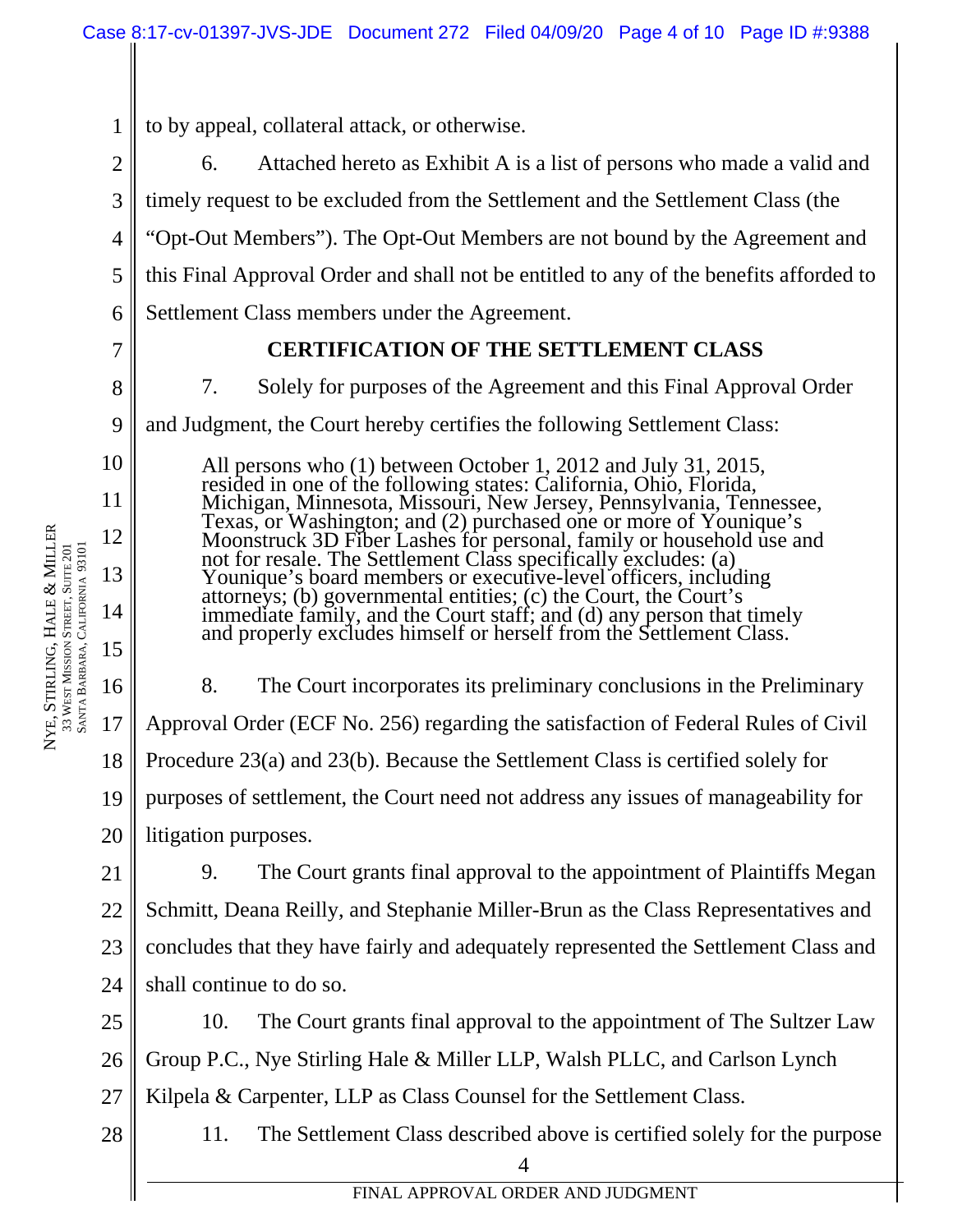1 2 3 4 5 6 7 of the settlement described in the Agreement. The Court finds and orders that defendant Younique, LLC ("Younique") has not conceded that this Action or any similar case is amenable to class certification for purposes of litigation, and orders that nothing in this Final Approval Order and Judgment or in the Agreement shall prevent Younique or Plaintiffs from opposing or supporting class certification, or seeking decertification, if this Final Order approving the Agreement is reversed or invalidated, on appeal or otherwise, for any reason.

# **NOTICE TO THE CLASS**

12. The Court finds that the Notice Plan, set forth in the Agreement and effectuated pursuant to the Preliminary Approval Order: (i) was the best notice practicable under the circumstances; (ii) was reasonably calculated to provide, and did provide, due and sufficient notice to the Settlement Class regarding the existence and nature of the Action, certification of the Settlement Class for settlement purposes only, the existence and terms of the Agreement, and the rights of Settlement Class members to exclude themselves from the Agreement, to object and appear at the Final Approval hearing, and to receive benefits under the Agreement; and (iii) satisfied the requirements of the Federal Rules of Civil Procedure, the United States Constitution, and all other applicable law.

20 13. The Court finds that the notice requirements of the Class Action Fairness Act, 28 U.S.C. § 1715 were satisfied.

21

### **ATTORNEYS' FEES, EXPENSES AND SERVICE AWARDS**

22 23 24 25 14. The Court awards Class Counsel \$1,083,333.33 in fees and reimbursement of \$152,744.79 in expenses. The Court finds these amounts to be fair and reasonable. Payment shall be made from the Qualified Settlement Fund pursuant to the procedures in Sections IV.A.1, X.A. and X.B of the Agreement.

26 27 28 15. The Court awards Class Representatives Megan Schmitt, Deana Reilly, and Stephanie Miller-Brun \$7,500 each as a Service Award. The Court awards Kirsten Bowers, the named Plaintiff in the parallel *Bowers* action that was resolved

 $\sim$  5

NYE, STIRLING, HALE

&

MILLER

8

9

FINAL APPROVAL ORDER AND JUDGMENT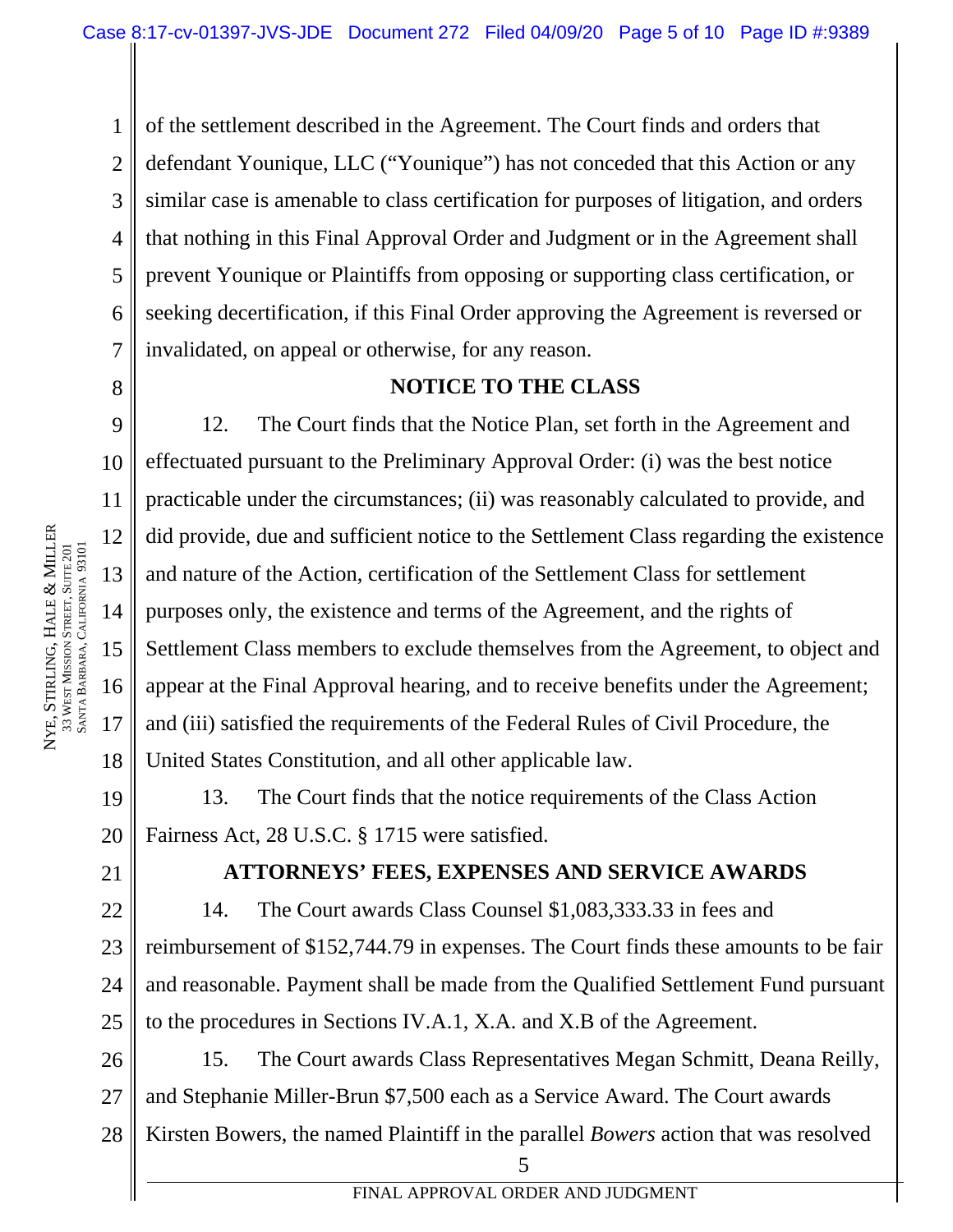1 2 3 4 5 as part of the Agreement, \$1,000 as a Service Award. The Court awards Settlement Class members Breanna Kelly, Aschley Willey and Maegan Nelson \$500 each as a Service Award. The Court finds these amounts to be justified by these individuals' service to the Settlement Class. Payment shall be made from the Settlement Fund pursuant to the procedures in Sections IV.A.1 and X.C of the Agreement.

#### **RELEASES**

7 8 9 10 11 12 13 14 15 16 17 18 19 20 21 22 23 24 25 26 16. The Court releases and forever discharges the Released Persons from each of the Released Claims, as provided in the Agreement. The Releasors are permanently barred and enjoined from instituting, maintaining, or prosecuting, either directly or indirectly, any litigation that asserts the Released Claims. This permanent bar and injunction is necessary to protect and effectuate the Agreement, this Final Approval Order, and the Court's authority to effectuate the Agreement, and is ordered in aid of this Court's jurisdiction and to protect its judgments. The Released Claims shall be construed as broadly as possible to ensure complete finality over this Action involving the advertising, labeling, and marketing of the Products as set forth herein. The full terms of the release described in this paragraph are set forth in Sections II.V, II.W, and IX.A-G of the Agreement and are specifically approved and incorporated herein by this reference (the "Release"). In addition, Plaintiffs and each Settlement Class member are deemed to have waived (i) the provisions of California Civil Code § 1542, which provides that a general release does not extend to claims that the creditor or releasing party does not know or suspect to exist in his or her favor at the time of executing the release and that, if known by him or her, would have materially affected his or her settlement with the debtor or released party, and (ii) any similar federal or state laws, rights, rules, or legal principle that is similar, comparable, or equivalent to California Civil Code § 1542.

- 27 ///
- 28 ///

6

 $\begin{array}{ccc} \hline \end{array}$  6 FINAL APPROVAL ORDER AND JUDGMENT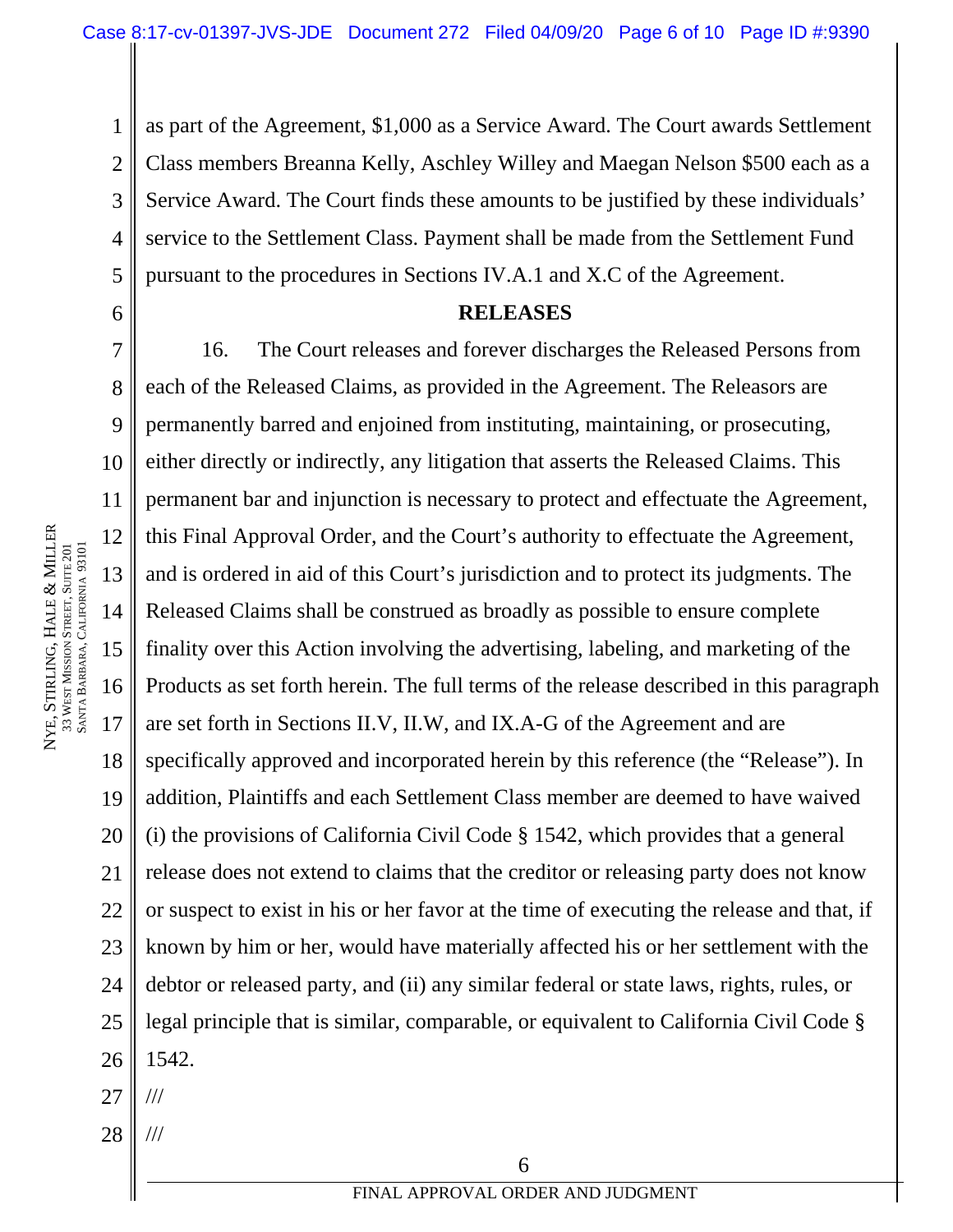#### **OTHER PROVISIONS**

17. Pursuant to Sections IV.A.1 of the Agreement, the Settlement Fund, consisting of Three Million, Two Hundred and Fifty Thousand Dollars (\$3,250,000.00), shall be used to pay: (i) any necessary taxes and tax expenses, if any; (ii) all costs and expenses associated with Class Notice, including but not limited to all fees and expenses of the Settlement Administrator; (iii) all costs and expenses associated with the administration of the Settlement, including but not limited to all fees and expenses of the Settlement Administrator; (iv) any Attorneys' Fees award made by the Court to Class Counsel pursuant to Section X(A) of the Agreement; (v) any award of Expenses made by the Court to Class Counsel pursuant to Section X(B) of the Agreement; (vi) any Service Awards made by the Court to Plaintiffs under Section  $X(C)$  of the Agreement; (vii) and cash payments distributed to Settlement Class members who have submitted timely, valid, and approved claims pursuant to the claims process outlined in Section V.

15 16 17 18 19 20 21 22 23 24 25 26 18. If any monies remain in the Settlement Fund after the payments described herein in Paragraph 17, and the expiration of checks mailed to members of the Settlement Class, it shall be called the Residual Fund. Any value remaining in the Residual Fund shall increase eligible Settlement Class members' relief on a *pro rata* basis until the Residual Fund is exhausted, unless the parties mutually agree that a supplemental distribution is economically infeasible. Should the parties mutually agree that a supplemental distribution is economically infeasible, then the parties will meet and confer in good faith to reach an agreement on a *cy pres* recipient approved by the Court. If the parties are unable to reach an agreement on a *cy pres* recipient, then Younique, on the one hand, and Plaintiffs, on the other hand, may submit alternative proposals for the *cy pres* recipient to the Court and the Court will select the recipient.

27 28 19. Subject to the terms and conditions of the Agreement, the Court enters an injunction against Younique requiring it to comply with the requirements in

1

2

3

4

5

6

7

8

9

10

11

12

13

14

FINAL APPROVAL ORDER AND JUDGMENT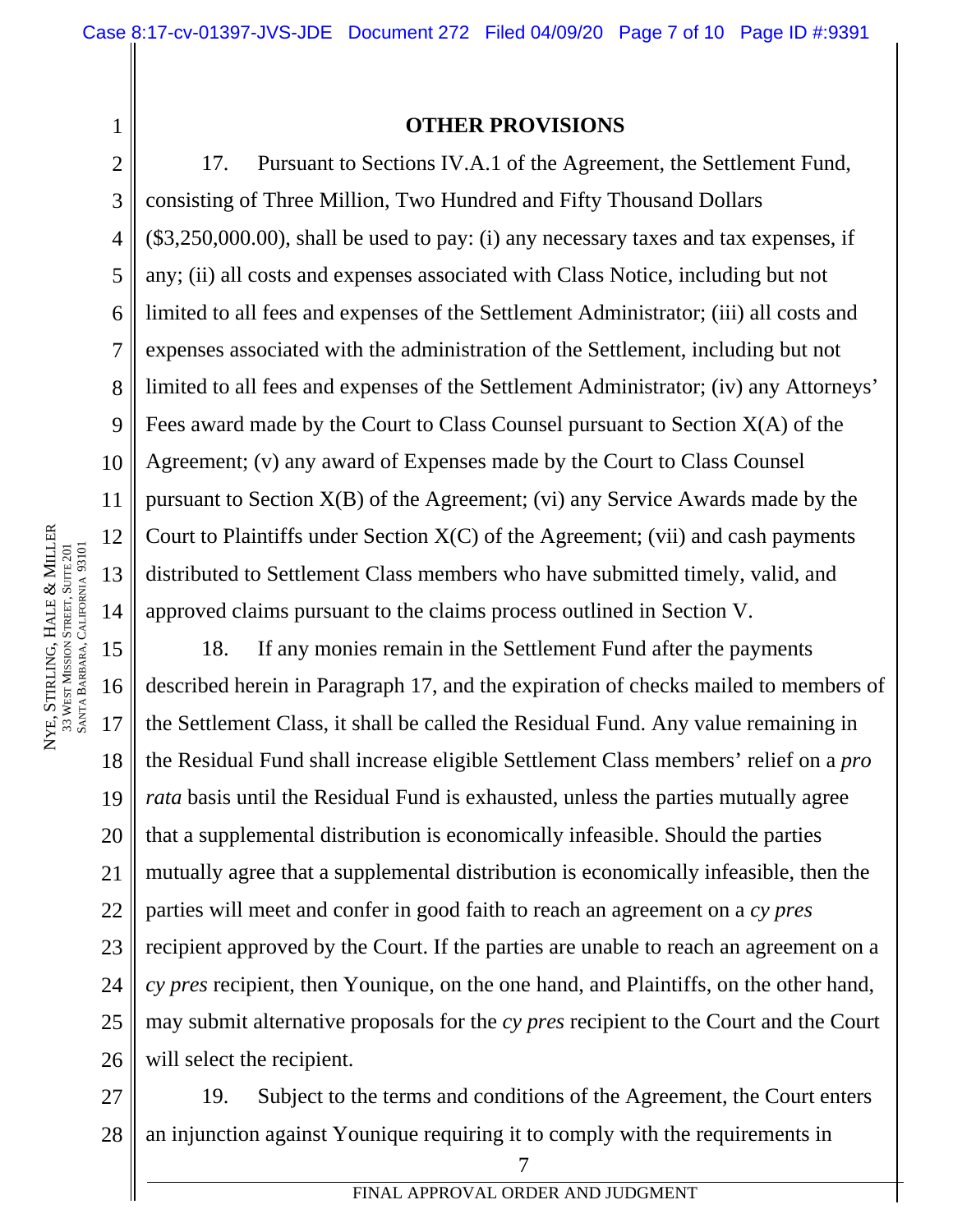Paragraph IV.B.1 of the Agreement.

20. The Agreement and this Final Approval Order and Judgment, and all documents, supporting materials, representations, statements and proceedings relating to the Agreement, are not, and shall not be construed as, used as, or deemed evidence of, any admission by or against Younique of: (a) liability, fault, wrongdoing, or violation of any law, (b) the validity or certifiability for litigation purposes of the Settlement Class, (c) the strength of any of the claims or allegations in the Complaint or any other claims that could have been asserted in the Action, or (d) the infirmity of any defenses to Plaintiffs' claims or allegations.

10 11 12 18 19 20 21 21. The Agreement and this Final Approval Order and Judgment, and all documents, supporting materials, representations, statements and proceedings relating to the Settlement, shall not be offered or received into evidence, and are not admissible into evidence, in any action or proceeding, except that the Agreement and this Final Approval Order and Judgment may be filed in any action by Younique or the Settlement Class members seeking to enforce the Agreement or the Final Approval Order and Judgment. This Final Approval Order and Judgment and the Agreement may be pleaded as a full and complete defense to any action, suit, or other proceedings that has been or may be instituted, prosecuted or attempted against the Released Parties in such capacity with respect to any of the Released Claims, and may be filed, offered, received into evidence, and otherwise used for such defense.

22 23 22. The Court hereby dismisses the Action in its entirety with prejudice, and without fees or costs except as otherwise provided for herein.

24 25 26 27 23. Without affecting the finality of this Final Approval Order and Judgment, the Court will retain jurisdiction over this Action and the parties with respect to the interpretation, implementation and enforcement of the Agreement for all purposes.

28

 8 24. Pursuant to Rule 54(b) of the Federal Rules of Civil Procedure, there is

1

2

3

4

5

6

7

8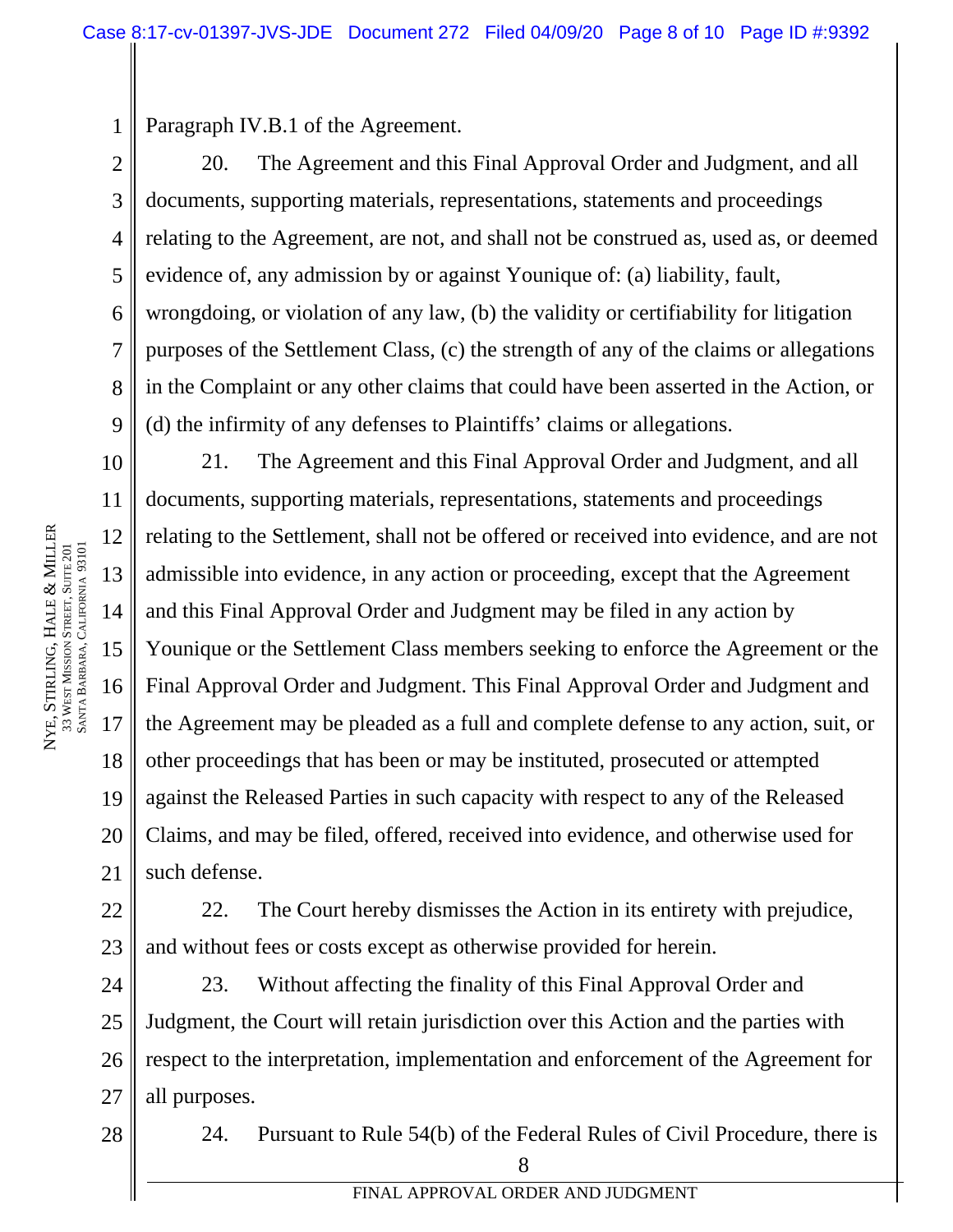no just reason for delay in the entry of this Final Approval Order and Judgment and immediate entry by the Clerk of the Court is expressly directed.

NOW, THEREFORE, the Court hereby enters judgment in this matter pursuant to Rule 58 of the Federal Rules of Civil Procedure.

**SO ORDERED this 9th day of April, 2020:** 

NYE, STIRLING, HALE

&

MILLER

ames

 Honorable James V. Selna United States District Judge